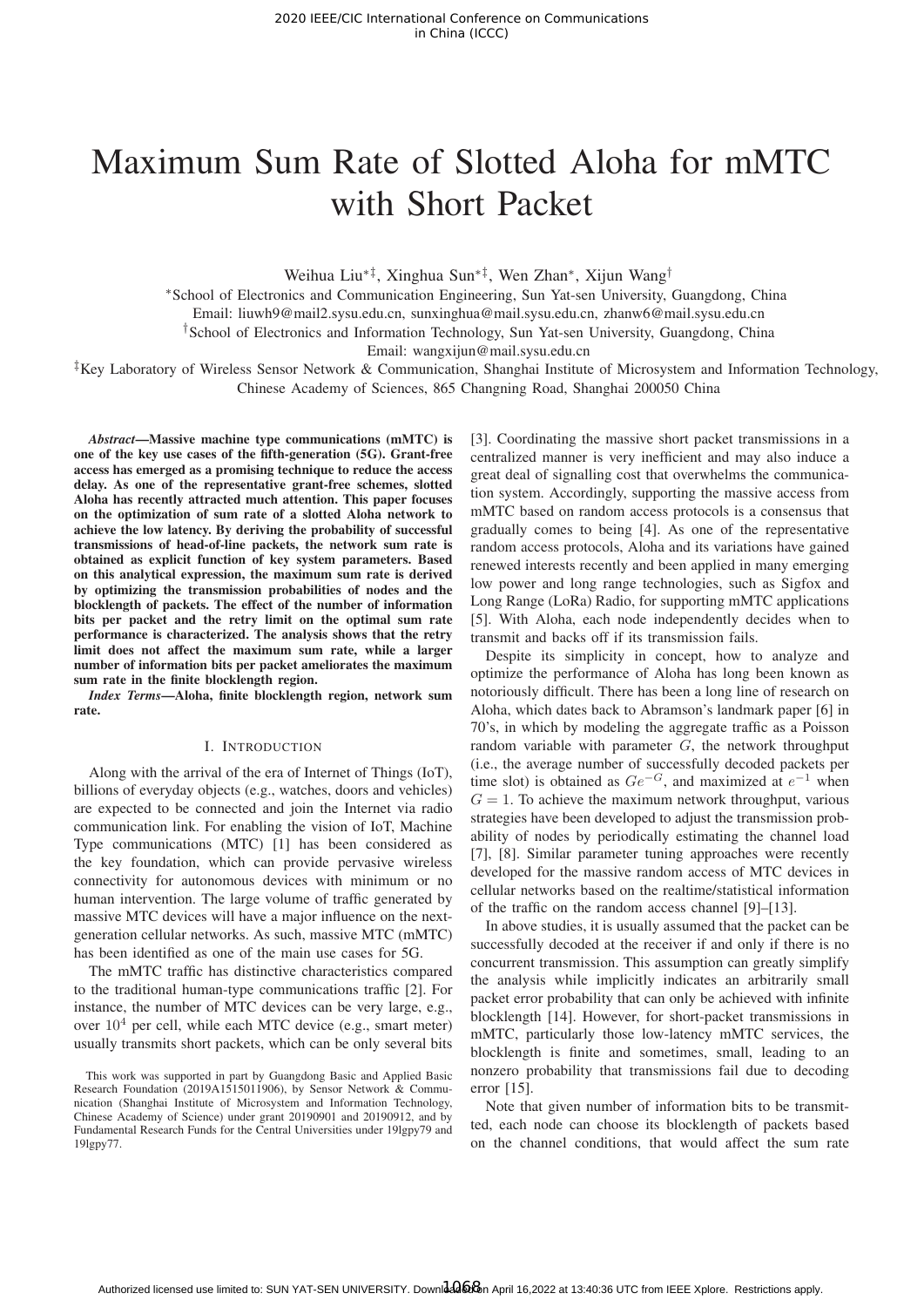(i.e., the average successfully transmitted information bits per channel use) performance. With a small blocklength, the sum rate performance may degrade due to a large packet error probability. Yet, if the blocklength is too large, each node's information encoding rate becomes small, which also degrades the sum rate performance. Therefore, besides the transmission probability of each node, the blocklength of each packet is also an important system parameter that should be carefully tuned. This leads to new questions: in finite blocklength region, what is maximum sum rate that the Aloha networks can achieve and how to jointly tune the transmission probability of each node and the blocklength of each packet to achieve it?

This paper aims to contribute to the understanding of the above open issues by considering an  $n$ -node slotted Aloha network where all the nodes transmit to a single receiver via an Additive white Gaussian noise (AWGN) channel. Each node encodes k bits of information into one packet of blocklength N, and one packet would be dropped after Mth transmission failure. By extending the analytical framework in [16], the network sum rate is obtained as explicit functions of the system parameters, based on which the optimal sum rate performance is further characterized by jointly tuning the transmission probabilities of nodes and the blocklength of packets. The analysis reveals that both the maximum sum rate and the corresponding optimal blocklength are independent of the retry limit  $M$ , while the optimal transmission probability of nodes varies with M. To improve the maximum sum rate, the number of information bits per packet  $k$  should be enlarged, while the performance gain becomes marginal if  $k$  is large.

The remainder of this paper is organized as follows. Section II presents the system model and preliminary analysis. In Section III, the network sum rate is derived and maximized. Conclusions are summarized in Section IV.

## II. SYSTEM MODEL AND PRELIMINARY ANALYSIS

Consider an n-node Aloha network where each node transmits to one common receiver. Assume that each node always has information bits to send. Each node encodes  $k$  information bits to a codeword, i.e., a sequence of symbols, as one packet to be transmitted over the channel. We will refer to the number of symbols  $N$  as the blocklength (which is also the packet length). Assume the time axis is slotted, and each packet transmission lasts for one slot. The information encoding rate of each node is then equal to the ratio of the number of information bits per packet  $k$  to the blocklength  $N$ , i.e.,

$$
R = \frac{k}{N}.\tag{1}
$$

An AWGN channel is assumed between each node and the receiver. To ensure fairness, each node performs power control to compensate for the large-scale fading, which results in an identical received signal to noise ratio (SNR)  $\rho$  at the receiver. The channel capacity is defined as the largest information encoding rate  $k/N$  for which the packet error probability can be made arbitrarily small by choosing the blocklength  $N$  sufficiently large. With the AWGN channel, as  $N$  goes



Fig. 1. Embedded markov chain of the state transition process of an individual HOL packet with retry limit M.

to infinity, the information encoding rate of each node can approach the channel capacity  $\log_2(1 + \rho)$  by random coding. In the finite blocklength region, nevertheless, we have rate loss from the channel capacity, and the information encoding rate of each node can be approximately written as [17]

$$
R = \log_2(1+\rho) - \sqrt{\frac{V}{N}}Q^{-1}(\epsilon) + \frac{1}{2N}\log_2 N,
$$
 (2)

where  $Q^{-1}(\cdot)$  denotes the inverse of the Gaussian Q function and the channel dispersion V is given by  $V = \rho \frac{2+\rho^2}{1+\rho^2} (\log_2 e)^2$ , and  $\epsilon$  denotes the packet error probability, which can be obtained as

$$
\epsilon = Q\left(\frac{N\log_2(1+\rho) - k + (\log_2 N)/2}{\sqrt{NV}}\right),\tag{3}
$$

by combining (1) and (2).

The classic collision model is assumed, i.e., one packet transmission would fail if more than one node attempt to transmit at the same time. Therefore, a packet transmission is successful as long as there are no concurrent transmissions and no decoding error. Assume perfect and instant feedback of the transmission outcome from the receiver. For each node, if the head-of-line (HOL) packet in its buffer has experienced ith transmission failure, it would attempt to retransmit the packet with probability of  $q_i$ . To avoid excessive access delay, consider that one packet would be dropped after  $M$ -th transmission failure, and  $M$  is refered to as the retry limit. Without loss of generality, let  $q_i = q_0 \mathcal{Q}(i)$ , where  $q_0$  is the initial transmission probability and  $Q(i)$  is an arbitrary monotonic non-increasing function of i with  $Q(0) = 1$  and  $\mathcal{Q}(i) \leq \mathcal{Q}(i-1), i = 1, \cdots, M.$ 

# *A. State Characterization of HOL Packets*

The behavior of the HOL packet in each node's queue can be characterized by a discrete-time Markov renewal process  $(X, V) = \{ (X_j, V_j), j = 0, 1, \ldots \},$  where  $X_j$  denotes the state of the HOL packet at the j-th transition and  $V_i$  denotes the epoch at which the  $j$ -th transition occurs. Fig. 1 shows the embedded markov chain  $X = \{X_i\}$ . The states of  $\{X_i\}$  can be divided into three categories: 1) waiting to request (State  $R_i$ ,  $i = 0, ..., M - 1$ ) 2) collision (State  $F_i$ ,  $i = 0, ..., M - 1$ 1) and 3) successful transmission (State  $T$ ). A HOL packet moves from State  $R_i$  to State T if the transmission succeeds;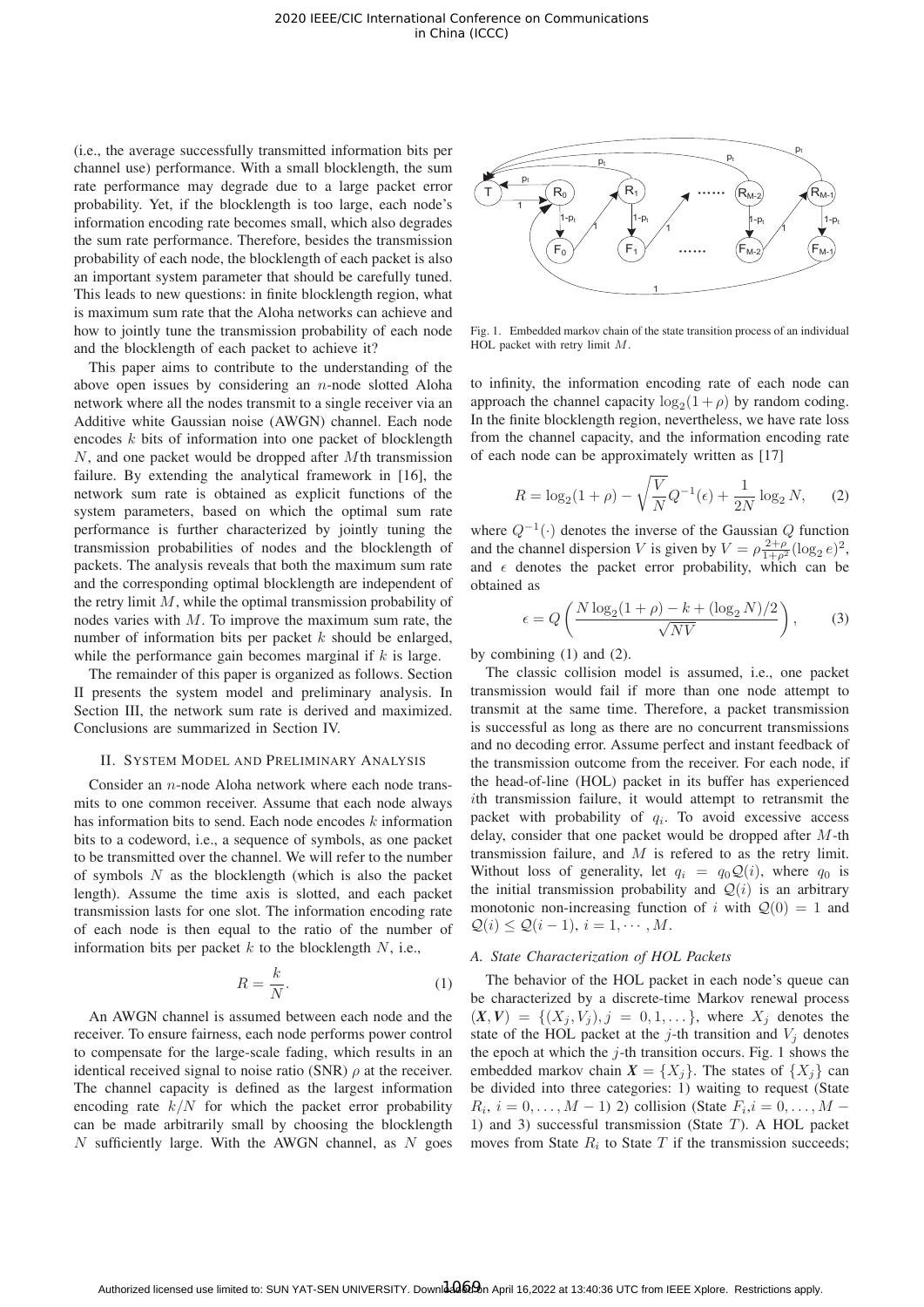

Fig. 2. Packet error probability  $\epsilon$  and the probability of successful transmissions of HOL packets p versus the blocklength N.  $\rho = 10$ .  $q_0 = 0.1$ .  $n = 20$ .  $\mathcal{Q}(i) = 2^{-i}$ . (a)  $\epsilon$  versus N. (b) p versus N.

otherwise, it will stay in State  $F_i$  until the end of failure and then shifts to State  $R_{i+1}$ . A HOL packet will be dropped after the transmission fails for  $M$  times, i.e., when it leaves State  $F_{M-1}$ , and a new HOL packet is initially at State  $R_0$ .

Let  $p_t$  denote the probability of successful transmissions of HOL packets at time slot  $t = 1, 2, \ldots$ . The markov chain in Fig. 1 is uniformly strongly ergodic if and only if the limit

$$
\lim_{t \to \infty} p_t = p \tag{4}
$$

exists. The steady-state probability distribution of the embedded markov chain can then be obtained as

$$
\pi_{R_i} = \frac{(1-p)^i}{1 - (1-p)^M} \cdot \pi_T, \text{ for } i = 0, ..., M - 1, \quad (5)
$$

and

$$
\pi_{F_i} = \frac{(1-p)^{i+1}}{1 - (1-p)^M} \cdot \pi_T, \text{ for } i = 0, \dots, M-1.
$$
 (6)

The interval between successive transitions, i.e.,  $V_{j+1} - V_j$ , is called the holding time in State  $X_j$ ,  $j = 0, 1, \ldots$  In particular, the mean holding time  $\tau_T$  in State T and the mean holding time  $\tau_{F_i}$  in State  $F_i$ ,  $i = 0, \ldots, M-1$ , depend on the transmission time of each packet, which equals one time slot. The mean holding time  $\tau_{R_i}$  in State  $R_i$ ,  $i = 0, \ldots, M - 1$ , on the other hand, is determined by the backoff protocol. Specially, it is given by the expected time interval when the HOL packet stays at State  $R_i$  before it is transmitted. Recall that  $q_i$  denotes the probability of accessing the channel of a State- $R_i$  HOL packet in each time slot. The mean holding time  $\tau_{R_i}$  in State  $R_i$ ,  $i = 0, \ldots, M - 1$ , is thus given by

$$
\tau_{R_i} = \frac{1}{q_i} - 1. \tag{7}
$$

Finally, the limiting state probabilities of the Markov renewal process  $(X, V)$  are given by

$$
\tilde{\pi}_j = \frac{\pi_j \cdot \tau_j}{\pi_T \cdot \tau_T + \sum_{i=0}^{M-1} \pi_{F_i} \cdot \tau_F + \sum_{i=0}^{M-1} \pi_{R_i} \cdot \tau_{R_i}},
$$
 (8)

 $j \in S$ , where S is the state space of *X*. Specifically, by combining (5)-(8), the probability of one HOL packet being in State T can be obtained as

$$
\tilde{\pi}_T = \frac{1}{\frac{1}{1 - (1 - p)^M} \sum_{i=0}^{M-1} \frac{(1 - p)^i}{q_i}}.
$$
\n(9)

# *B. Probability of Successful Transmissions of HOL packets*

One HOL packet is successfully received when all the other nodes do not attempt to access the channel and this HOL packet is decoded by the receiver successfully. Therefore, we have

$$
p = \Pr{\text{Other HOL packets are in State } R_i \text{ and do not attempt to access the channel}\} \cdot (1 - \epsilon), \tag{10}
$$

where  $\epsilon$  is the packet error probability. According to the embedded Markov chain shown in Fig. 1, the steady-state probability of successful transmission of a HOL packet  $p$  can be obtained as

$$
p = \left\{ 1 - \sum_{i=1}^{M-1} \tilde{\pi}_{R_i} q_i' \right\}^{n-1} \cdot (1 - \epsilon). \tag{11}
$$

As the mean sojourn time of each HOL packet in State  $R_i$  is given by  $\tau_{R_i} = \frac{1}{q_i} - 1$ , the equivalent transmission probability<br>is given by  $q_i' = \frac{1}{\tau_{R_i}} = \frac{q_i}{1 - q_i}$ . We then have

$$
p^{\text{with a large } n} \approx \exp\left\{-n \sum_{i=0}^{M-1} \tilde{\pi}_{R_i} \frac{q_i}{1-q_i}\right\} \cdot (1-\epsilon). \quad (12)
$$

By combining  $(8)$ ,  $(9)$  and  $(11)$ , the probability of successful transmissions of HOL packets  $p$  can be further obtained as

$$
p = \exp\left\{-\frac{n\tilde{\pi}_T}{p}\right\}(1-\epsilon)
$$
(13)  

$$
= \exp\left\{-\frac{n}{\frac{p}{1-(1-p)^M}\sum_{i=0}^{M-1}\frac{(1-p)^i}{q_i}}\right\}(1-\epsilon).
$$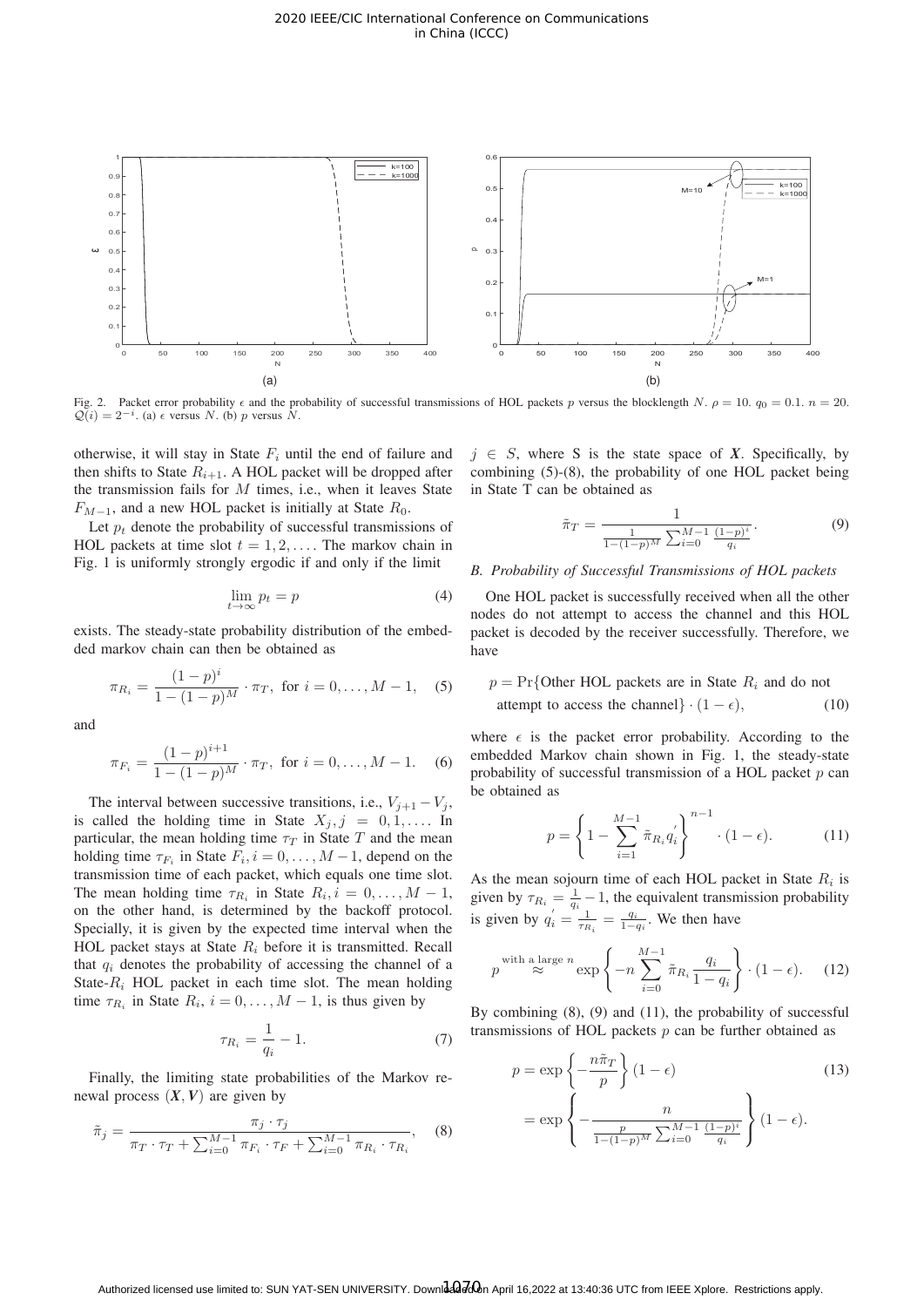Recall that one HOL packet would be discarded if and only if its transmission fails for  $M$  times. The probability that a HOL packet is dropped,  $p_d$ , is then given by

$$
p_d = (1 - p)^M.
$$
 (14)

The reliability  $\eta$  is defined as the probability that a HOL packet is not dropped, i.e.,

$$
\eta = 1 - (1 - p)^M. \tag{15}
$$

Fig. 2 demonstrates how the packet error probability  $\epsilon$  and the probability of successful transmissions of HOL packets  $p$ vary with the blocklength  $N$  with the number of information bits per packet  $k = 100$  or 1000. Specifically, it can be observed from Fig. 2(a) that the packet error probability  $\epsilon$ decreases as the number of information bits  $k$  decreases or the blocklength  $N$  increases. In particular, it would decrease sharply within a small range of N. For example, with  $k = 100$ ,  $\epsilon$  quickly drops from 1 to 0 when N increases from 20 to 40. Generally, the point  $\frac{k}{\log_2(1+\rho)}$  is included in this small range of N where  $\epsilon$  has a significant change. For instance, in the case N where  $\epsilon$  has a significant change. For instance, in the case of  $k = 100$  and  $\rho = 10$ ,  $\epsilon$  drops from 1 to 0 when N increases from 20 to 40 and the point  $k/\log_2(1 + \rho) \approx 29 \in (20, 40)$ . Moreover, for the probability of successful transmissions of HOL packets  $p$ , it can be observed from Fig. 2(b) that as the blocklength  $N$  increases or the number of information bits  $k$  decreases,  $p$  increases since the packet error probability is improved as shown in Fig. 2(a).  $p$  can also be improved with a larger retry limit M.

#### III. NETWORK SUM RATE

In this section, we will characterize the network sum rate and study how to properly select the initial transmission probability of each node  $q_0$  and the blocklength N to maximize the network sum rate.

## *A. Maximum Sum Rate*

The network sum rate is defined as the average successfully transmitted information bits per channel use, which can be obtained as

$$
C = \hat{\lambda}_{out} \cdot R,\tag{16}
$$

where  $\hat{\lambda}_{out}$  is the network throughput, which equals the fraction of time slots that have successful packet transmissions, and the information encoding rate of each node  $R$  is given by (2).

In saturated conditions that each node always has information bits to transmit, the node throughput equals the service rate of its queue. According to Fig. 1, each node has a successful packet transmission if and only if its HOL packet is in State  $T$ . Therefore, the node throughput equals the probability of the HOL packet being in State T,  $\tilde{\pi}_T$ , and the network throughput is thus given by

$$
\hat{\lambda}_{out} = n\tilde{\pi}_T = -p \ln \frac{p}{1 - \epsilon},\tag{17}
$$

by combining (9) and (13).

According to (1), (16) and (17), the network sum rate can be derived as

$$
C = -\frac{k}{N} \cdot p \ln \frac{p}{1 - \epsilon}.
$$
 (18)

It can be seen from  $(3)$ ,  $(13)$  and  $(18)$  that for given signal to noise ratio  $\rho$  and the number of information bits per packet  $k, C$  is determined by the initial transmission probability of each node  $q_0$  and the blocklength N. Intuitively, with a larger blocklength N, the network throughput  $\lambda_{out}$  can be improved due to a lower packet error probability  $\epsilon$ , which, however, might be achieved at the cost of the information encoding rate of each node  $R$  according to (2). Thus, to maximize the network sum rate, the initial transmission probability of each node  $q_0$  and the blocklength N should be jointly tuned. The following theorem presents the maximal sum rate  $C_{\text{max}} =$  $\max_{\{N,q_0\}} C$  and the corresponding optimal settings of initial transmission probability of each node  $q_0^*$  and the blocklength  $N^*$  $N^*$ .

**Theorem 1.** *The maximum sum rate*  $C_{\text{max}}$  *is given by* 

$$
C_{\max} = \frac{k}{N^*} \frac{1 - Q\left(\frac{N^* \log_2(1+\rho) - k + (\log_2 N^*)/2}{\sqrt{N^* V}}\right)}{e},\quad(19)
$$

*which is achieved when the blocklength* N *is set to* N<sup>∗</sup> *and the initial transmission probability*  $q_0$  *is set to*  $q_0^*$ , where  $N^*$ <br>*is the single non zero root of the following equation is the single non-zero root of the following equation*

$$
1 = Q\left(\frac{N\log_2(1+\rho) - k + (\log_2 N)/2}{\sqrt{NV}}\right) + \frac{1}{\sqrt{2\pi}} \exp\left\{-\frac{(N\log_2(1+\rho) - k + (\log_2 N)/2)^2}{2NV}\right\} + \frac{N\log_2(1+\rho) + k - \frac{1}{\ln 2} - (\log_2 N)/2}{2\sqrt{NV}},
$$

*and* q<sup>∗</sup> 0 *is given by*

$$
q_0^* = \frac{p^*}{n[1 - (1 - p^*)^M]} \sum_{i=0}^{M-1} \frac{(1 - p^*)^i}{\mathcal{Q}(i)},\tag{20}
$$

where 
$$
p^* = \left(1 - Q\left(\frac{N^* \log_2(1+\rho) - k + (\log_2 N^*)/2}{\sqrt{N^*V}}\right)\right) e^{-1}.
$$

# *Proof:* See Appendix A.

It is revealed in Theorem 1 that both the maximum sum rate  $C_{\text{max}}$  and the corresponding optimal blocklength  $N^*$  depend on the number of information bits per packet  $k$  and the signalto-noise ratio  $\rho$ , while is independent of the retry limit  $M$ .

Fig. 3(a) illustrates how the maximum sum rate  $C_{\text{max}}$  varies with the retry limit  $M$  with the number of information bits per packet  $k = 100$  or 1000. It can be observed from Fig. 3(a) that  $C_{\text{max}}$  is independent of the retry limit M, and increases as k increases. As  $k \to \infty$ , we have  $\lim_{k \to \infty} C_{\text{max}} = e^{-1} \log_2(1 + \rho)$ according to (19), implying that the performance gain achieved by increasing  $k$  would be limited if  $k$  is large. In this case, as the optimal blocklength also goes to infinity according to (20), the information encoding rate of each node  $R$  approaches the channel capacity  $\log_2(1 + \rho)$ . With a small number of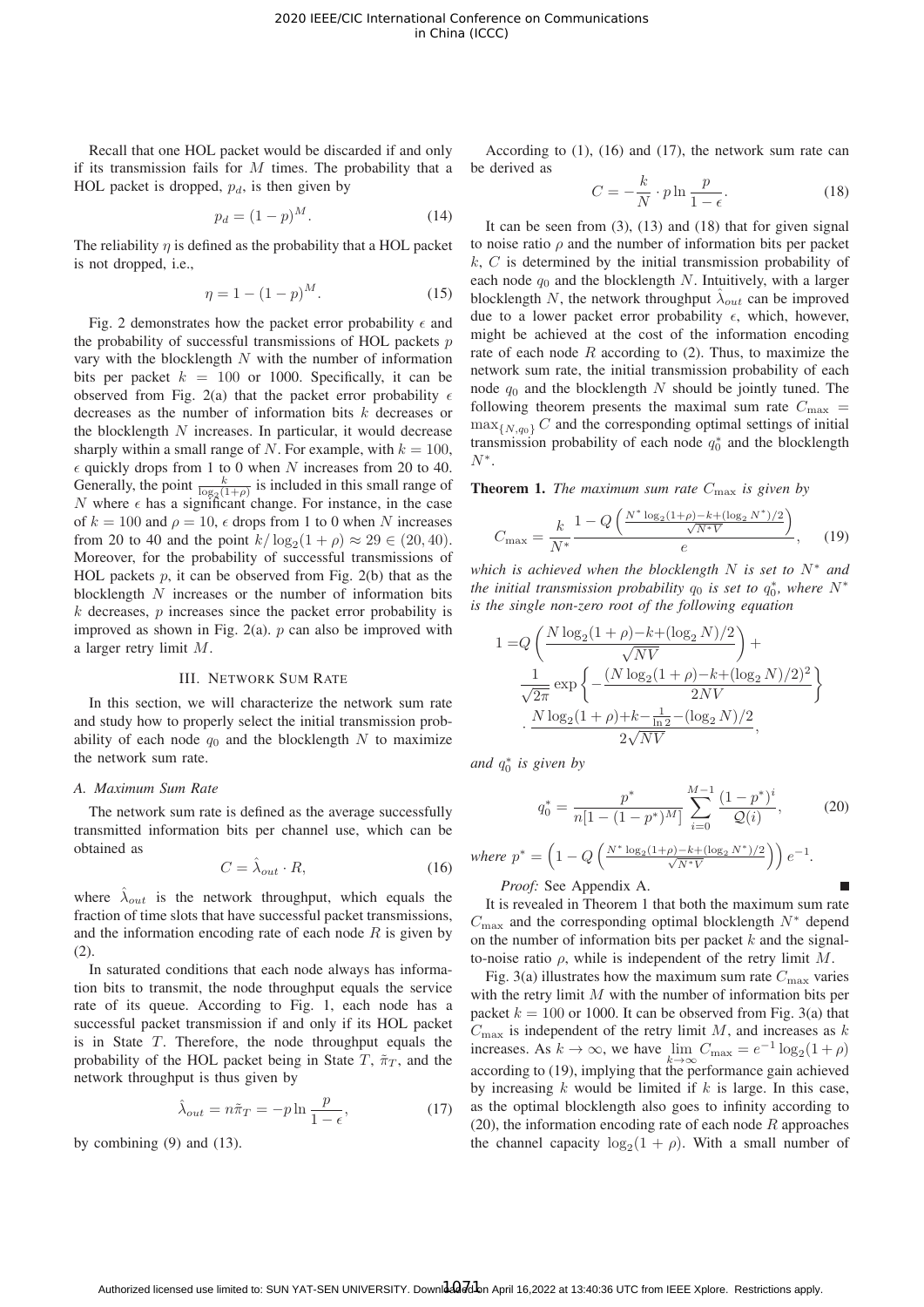

Fig. 3. Maximum sum rate  $C_{\text{max}}$  and the reliability  $\eta$  versus the retry limit  $M$ .  $\rho = 10$ ,  $n = 20$ .  $N = N^*$ .  $q_0 = q_0^*$ . (a)  $C_{\text{max}}$  versus  $M$ . (b)  $\eta$  versus  $M$ .



Fig. 4. (a) Network throughput  $\hat{\lambda}_{out}$  versus the initial backoff factor  $q_0$ ,  $\rho = 10$ ,  $n = 50$ ,  $k = 100$ . (b) Network sum rate C versus the blocklength N.  $\rho = 10. n = 50. M = 1. q_0 = q_0^*. Q(i) = 2^{-i}.$ 

information bits per packet  $k$ , nevertheless, a loss in the network sum rate would incur in the short blocklength region.

Although the maximum sum rate  $C_{\text{max}}$  does not depend on M, the reliability  $\eta$  can be significantly improved as M increases, as Fig. 3(b) illustrates. Here we can see that from the perspective of the sum rate performance, a larger retry limit M is preferable, as the maximum sum rate is insensitive to M yet the reliability performance can be significantly improved. In contrast to the sum rate performance, the reliability is insensitive to the number of information bits per packet  $k$ when sum rate C is maximized according to Theorem 1.

#### *B. Simulation Results*

In this subsection, we present simulation results to verify the proceeding analysis. Note that event-driven simulations are conducted, and each simulation is carried out for 10<sup>6</sup> time slots. The simulation setting is consistent with the system model and the details are omit here.

Fig. 4(a) shows how the network throughput  $\lambda_{out}$  varies with initial transmission probability  $q_0$  under various values of the blocklength  $N$  and the retry limit  $M$ . In simulations, we count the total number of successful access requests in each simulation run, i.e.,  $10^6$  time slots. The network throughput is then obtained by calculating the ratio of the

number of successful access requests to the number of time slots. It can be clearly seen from Fig. 4(a) that the network throughput  $\hat{\lambda}_{out}$  is sensitive to the variation of  $q_0$ , implying that to maximize  $\lambda_{out}$ , the initial transmission probability  $q_0$ should be carefully selected. We can observe that by optimally tuning  $q_0$  according to (20), the maximum network throughput  $\lambda_{\text{max}}$  can be achieved. Note that the network sum rate C is proportional to the network throughput  $\lambda_{out}$ , as shown in (18). Thus, the optimal initial transmission probability  $q_0^*$  for maximizing  $\hat{O}$  is equivalent to that for maximizing  $\hat{O}$  is the maximizing C is equivalent to that for maximizing  $\hat{\lambda}_{out}$ . It is also demonstrated in Fig. 4(a) that the maximum network throughput  $\lambda_{\text{max}}$  is independent of the retry limit M, and increases as the blocklength  $N$  increases. The simulation results match with the analysis well.

Fig. 4(b) further presents how the network sum rate C varies with the blocklength  $N$  with the network throughput is maximized. As Theorem 1 indicates, in this case, N needs to be further tuned to optimize the network sum rate C, and the optimal blocklength  $N$  can be obtained according to  $(20)$ . The simulation results in Fig. 4(b) indicates that the network sum rate is very sensitive to  $N$ . When  $N$  is too small,  $C$ is degraded due to a large packet error probability  $\epsilon$ . When N is large, although  $\epsilon$  is significantly improved, each node's information encoding rate becomes small, leading to a low